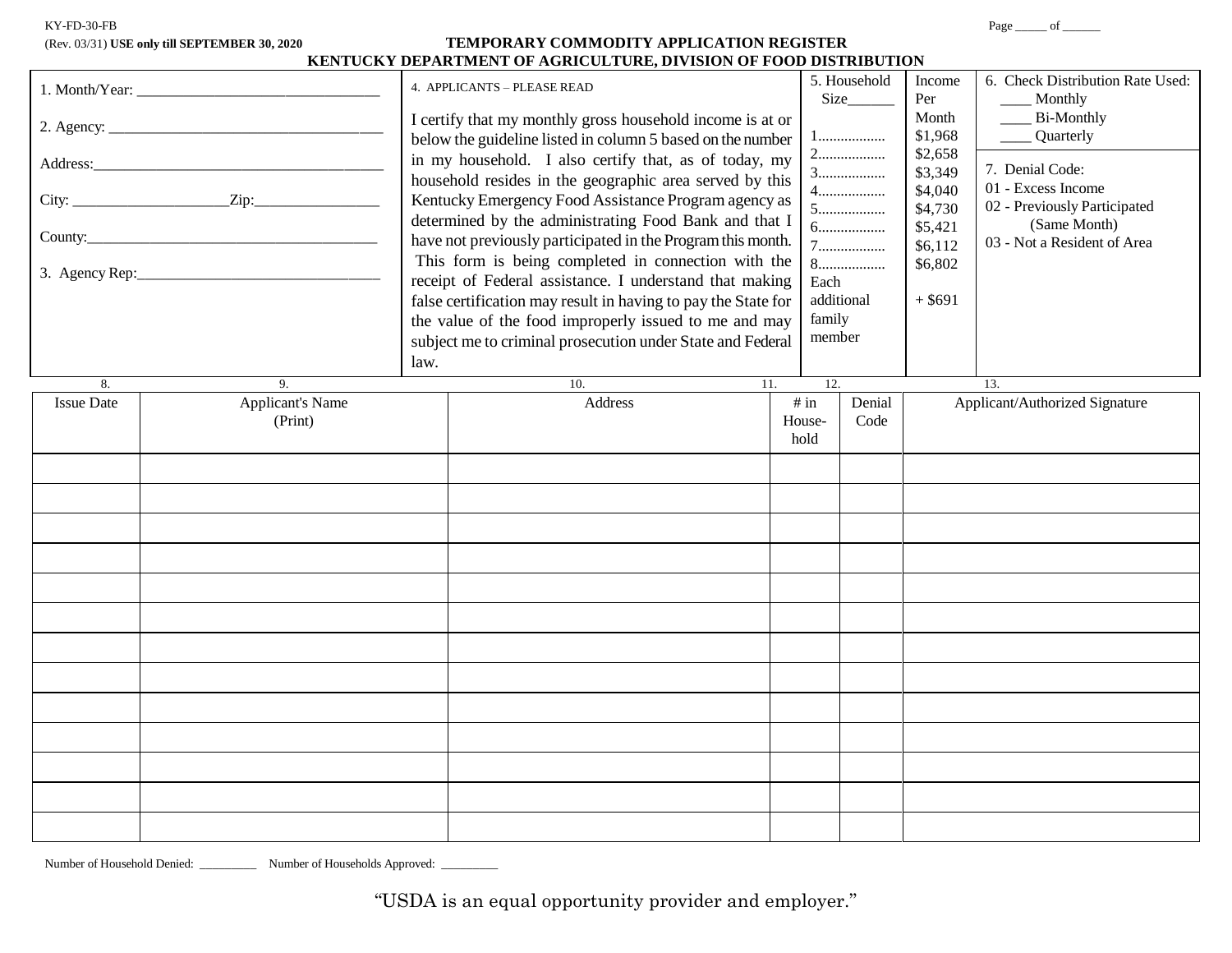"USDA is an equal opportunity provider and employer."

| 8.         | 9.                          | 10.                          | 11. | 12.               |                |                                       |
|------------|-----------------------------|------------------------------|-----|-------------------|----------------|---------------------------------------|
| Issue Date | Applicant's Name<br>(Print) | $\operatorname{\sf Address}$ |     | $\#$ In<br>House- | Denial<br>Code | 13.<br>Applicant/Authorized Signature |
|            |                             |                              |     | hold              |                |                                       |
|            |                             |                              |     |                   |                |                                       |
|            |                             |                              |     |                   |                |                                       |
|            |                             |                              |     |                   |                |                                       |
|            |                             |                              |     |                   |                |                                       |
|            |                             |                              |     |                   |                |                                       |
|            |                             |                              |     |                   |                |                                       |
|            |                             |                              |     |                   |                |                                       |
|            |                             |                              |     |                   |                |                                       |
|            |                             |                              |     |                   |                |                                       |
|            |                             |                              |     |                   |                |                                       |
|            |                             |                              |     |                   |                |                                       |
|            |                             |                              |     |                   |                |                                       |
|            |                             |                              |     |                   |                |                                       |
|            |                             |                              |     |                   |                |                                       |
|            |                             |                              |     |                   |                |                                       |
|            |                             |                              |     |                   |                |                                       |
|            |                             |                              |     |                   |                |                                       |
|            |                             |                              |     |                   |                |                                       |
|            |                             |                              |     |                   |                |                                       |
|            |                             |                              |     |                   |                |                                       |
|            |                             |                              |     |                   |                |                                       |
|            |                             |                              |     |                   |                |                                       |
|            |                             |                              |     |                   |                |                                       |
|            |                             |                              |     |                   |                |                                       |
|            |                             |                              |     |                   |                |                                       |
|            |                             |                              |     |                   |                |                                       |
|            |                             |                              |     |                   |                |                                       |
|            |                             |                              |     |                   |                |                                       |